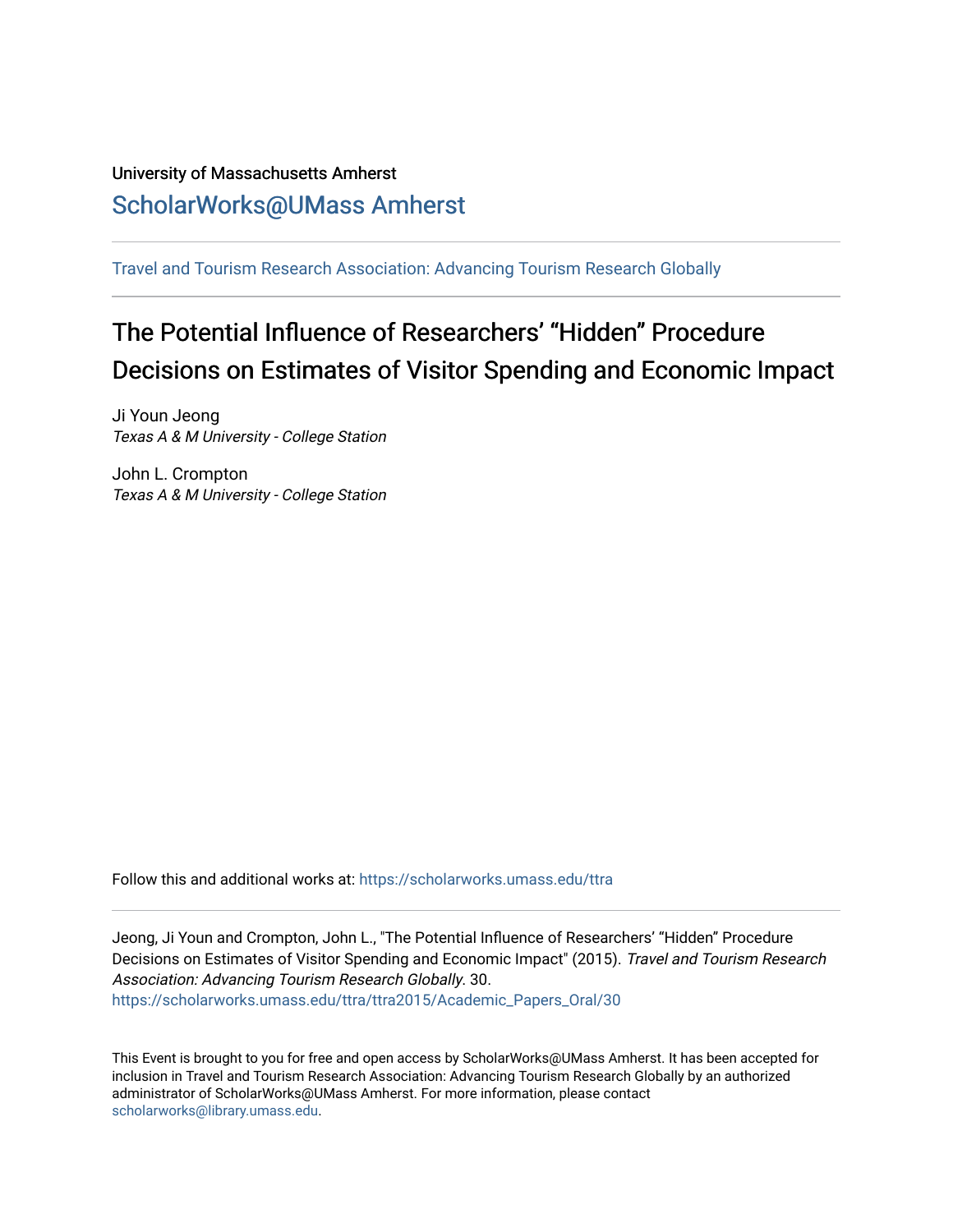# *The Potential Influence of Researchers' "Hidden" Procedure Decisions on Estimates of Visitor Spending and Economic Impact*

Economic impact analysis is an inexact process and the output numbers should be regarded as a "best guess," rather than as being inviolably accurate. Since there are multiple points in an analysis where underlying assumptions are made or at which alternative procedures can be adopted, there is a temptation to embrace inappropriate procedures and assumptions to generate high economic numbers that will support the sponsors' position.

 This paper identified, discussed and empirically tested the potential impacts of five practices on estimates of economic impact: aggregating per person per day expenditures by group weighting rather than by individual weighting; omitting a measure of the extent to which visiting a park was the exclusive trip purpose; retaining outlier values; aggregating different visitor segments; and using gross sales rather than output measures.

The five practices discussed, for the most part are "hidden." That is, they are internal process and procedural decisions made by researchers that most lay audiences are likely to consider esoteric, arcane and mundane, and to view with disinterest. They are frequently invisible, because they are rarely mentioned in reports. Nevertheless, they have potentially large hyperbolic impacts on visitors' expenditure and economic impact estimates. Hence, awareness of the trade-offs inherent in selecting alternative procedures is critical for any meaningful evaluation of the legitimacy of the "best guess" outcome estimates.

#### **Methods**

 Data were collected at nine state parks in Texas over a four and a half month period. Surveyors intercepted visitors at the park entrance gates and campgrounds. They were convenience samples. The leader of each group of visitors was asked to report the group's expenditures in the local community which was defined as "within a 20 mile radius of the park." The number of usable questionnaires obtained totaled 5,634, ranging from 382 at Daingerfield and 390 at Lake Corpus Christi, to 1,186 and 1,286 at Enchanted Rock and Garner, respectively.

## **Results**

# **Aggregating Per Person Per Day Expenditures by Group Weighting Rather Than by Individual Weighting**

 The results obtained from applying each of these weighting alternatives to the data for both day and overnight visitors in the nine parks showed that in all cases the group weighting procedure yielded higher dollar amounts than the individual weightings. The differences ranged from 4 % to 160 % with a median of 24%. The consistency of these results suggests systemic bias stemming from a disproportionate number of groups reporting a relatively high number of visitor days and relatively low per person per day expenditures. Empirical support for this explanation was provided by correlation analyses. When numbers of visitor days for both day and overnight visitors were correlated with per person per day expenditures in each category, the relationship was consistently negative indicating that as visitor days per group increased, per person per day expenditure declined. This suggests there are economies of scale both as the group size increases and as the length of stay increases.

# **Omitting a Measure of the Extent to which Visiting a Park was the Primary Trip Purpose**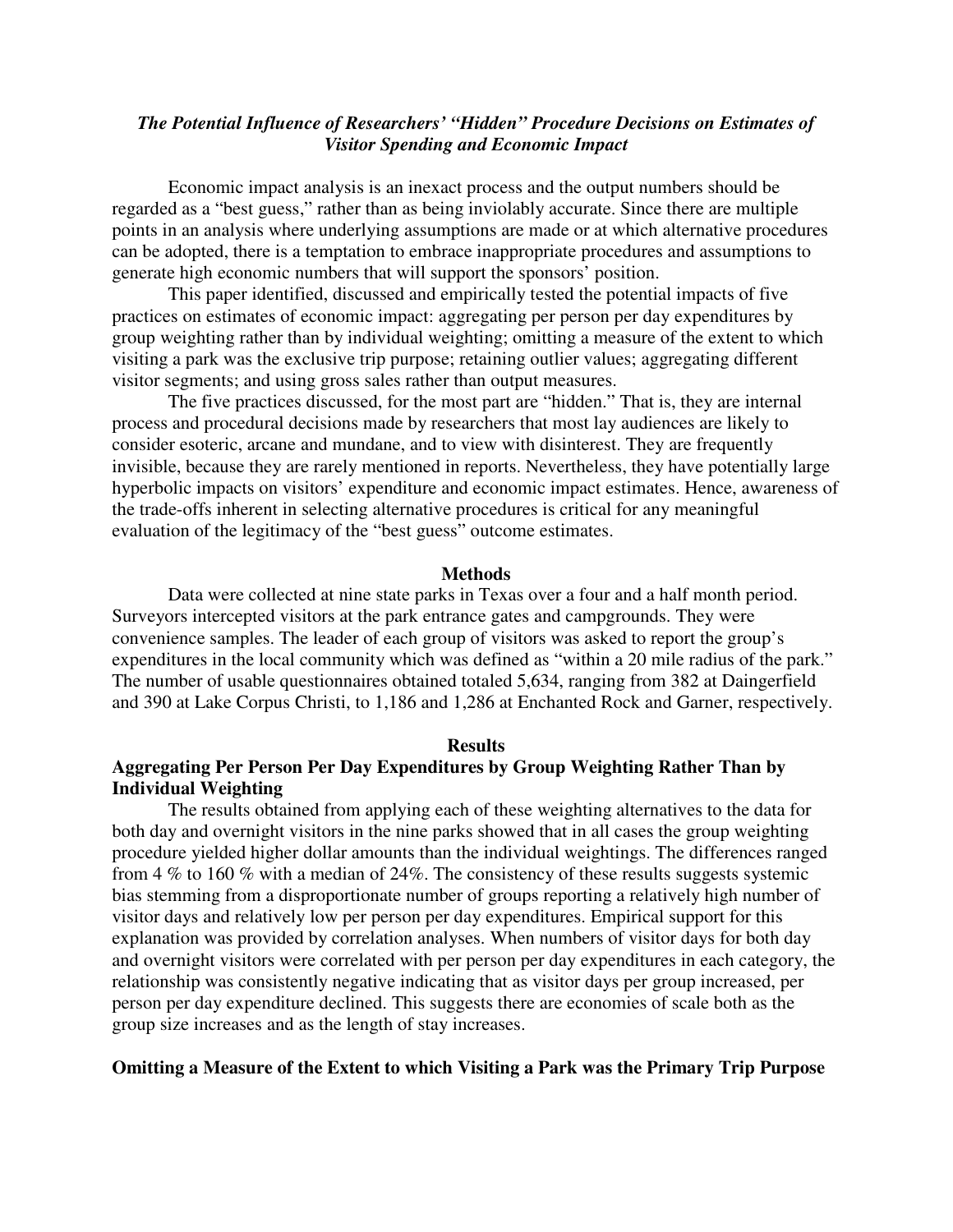To capture both the relative pull influence of a park within the broader context of the area's cumulative attractions, and the appropriate discount for those who qualified as casuals (that is, the park was not the main reason for them visiting the area), the survey instrument incorporated a 10 point "proportionality measure" on which respondents were asked to "circle the number that best represents the extent to which visiting the park was the primary purpose of your trip to this area."

The data showed the parks tended to be the primary reason for overnight visitors coming to the area. At none of the nine parks did the proportionality measure reduce their expenditure estimates by more than 19 percent. However, among day visitors at all 9 sites, the parks were much less influential in decisions to visit the area. At Lake Ray Roberts, for example, when the proportionality measure was applied, the estimate of day visitor expenditures was dramatically reduced from \$15.7 million to \$8.9 million. It appears that many day visitors to Lake Ray Roberts, Dinosaur Valley, Enchanted Rock, Pedernales Falls, Tyler and Garner were either casuals or were persuaded to visit the area by the presence of multiple attractions, rather than only the park. These analyses illustrate the importance of incorporating a scale so attribution of expenditures accurately reflects the importance of a given attraction in decisions to visit an area.

# **Retaining Outlier Values**

 When estimates derived from relatively small samples are extrapolated to relatively large populations, sampling "accidents" can lead to substantial misrepresentation. For this reason, extreme values should be omitted. This was operationalized by removing the top and bottom 1% of expenditure estimates from the samples. Among overnight visitors the inclusion of outlier values at 8 of the 9 parks led to an increase in expenditure estimates of from 2% to 12%, but at the other park the increase was 104%. Similarly, among day visitors the increase was relatively small at 7 of the parks ranging from 2% to 16%, but at the remaining 2 parks the increases were 376% and 496%.

 These data confirm that omitting outliers should be a fundamental procedure in estimating average direct expenditures. Omitting 1% of the samples resulted in removal of the potential for substantially inflated estimates.

# **Aggregating Different Visitor Segments**

 Per person per day expenditures by overnight visitors were smaller than those of day visitors. In most cases the differences were substantial, because overnight groups remained in the parks for a longer period of time. This translates into more visitor days, which results in economies of scale.

 Total visitor expenditures were calculated using both aggregated and disaggregated strategies. The results showed visitor expenditures at 8 of the parks were lower when the two segments were aggregated and at 6 parks the differences were substantial ranging from 20% to 72%.

## **Using Gross Sales Rather than Output Measures**

 There is frequent semantic and conceptual confusion between those two indices. The gross sales measure reports the effect of visitor spending on total economic activity within a host community. In contrast, the output measure includes all sales in the service sector, but for wholesale and retail sales it includes only gross margin not gross sales. The margin is defined as the selling price of an item, less the cost of goods sold (essentially production or acquisition cost).